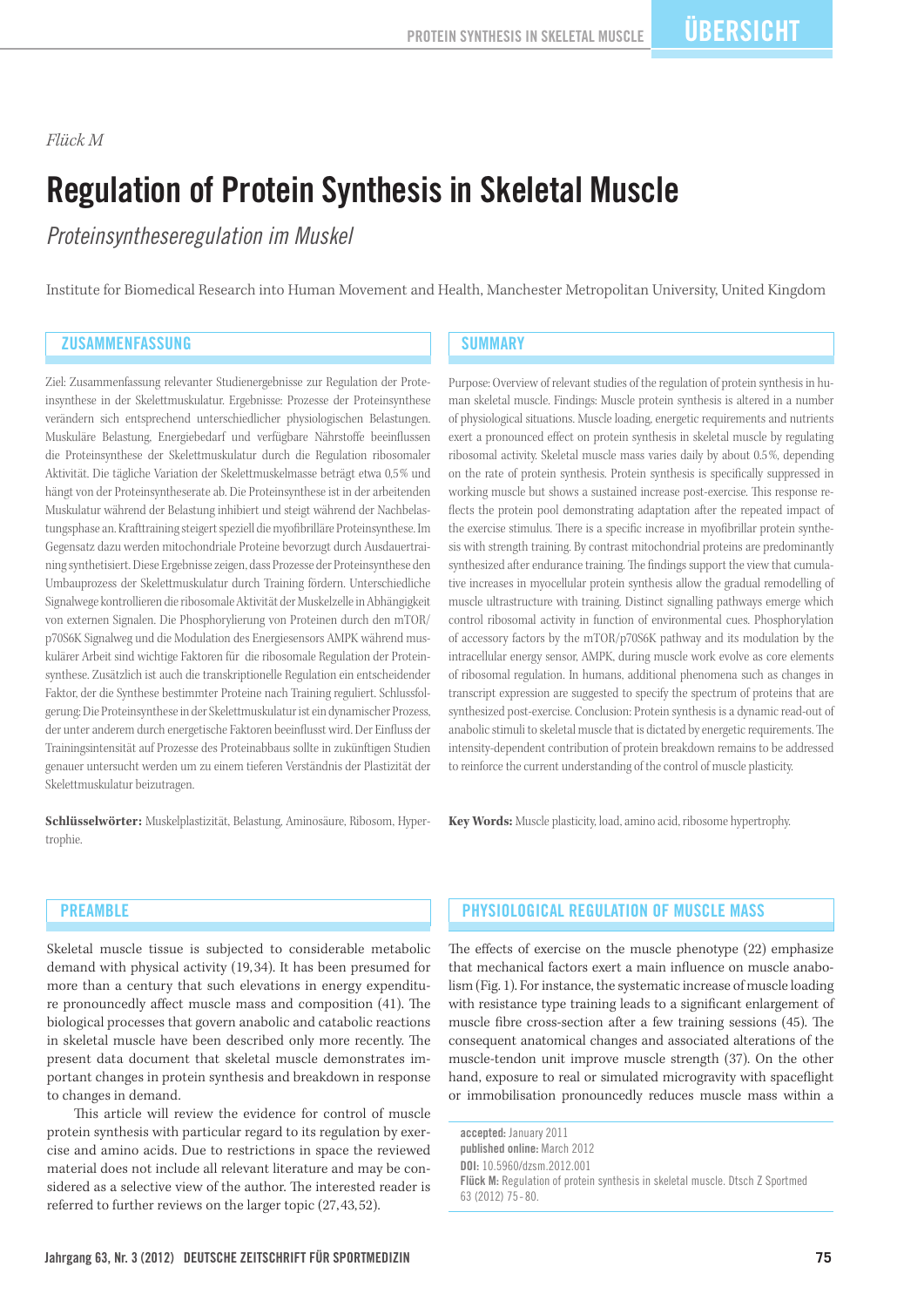

Figure 1: Main factors regulating muscle mass. Drawing summarizing the global regulation of muscle size by muscle use and nutritional interventions and the concomitant control of protein synthesis.



Figure 2: Fractional rate of changes of quadriceps muscle mass per day/ session with resistance type training and unloading as calculated from changes in cross sectional area. Right, percentage changes per day of exercise session. Left, percentage changes per day displayed on an inverse time scale. Data stem from human investigations with different models (8,13,14,15,50,55,56).

dozen days (3). The counter effect of stretch and resistive forms of exercise (7,38) indicates that primary mechanical strain of skeletal muscle and not gravity governs muscle mass (38).

The time course of adjustments in muscle mass with altered muscle loading illustrates the important regulation of protein synthesis by mechanical cues. Heavy resistance training sessions involving 10 knee extensions at 80% of 1RM over 10 sessions in 3 weeks can produce a net gain in cross sectional area of vastus lateralis muscle of approximately 4% (8). Hypertrophy continues to manifest at a similar rate up to 27 sessions when a net gain in protein mass between 0.4-0.5% per exercise session is calculated (Fig. 2) (46). This hypertrophy is related to a doubling of protein synthesis in the first 4 hours of recovery from resistance exercise. Fractional synthesis rate has reported to increase to 0.1% of total myofibrillar protein per hour after comparable resistance type exercise (54). The response in protein synthesis is maintained with repetition of the resistance stimulus in the trained state. These observations imply that a rapid up-regulation of protein synthesis post exercise contributes to the accretion of muscle mass with regimens increasing muscle loading.

The importance of regulated protein synthesis is supported by studies on muscle atrophy with unloading. In this situation the loss

of muscle mass per day (-0.5%) mirrors the values calculated for resistance training. This is paralleled by a fall in fractional synthesis rate of myofibrillar protein from  $\sim 0.45$  to  $0.2\%$  h-1 (11). Protein degradation probably plays an important part to this muscle remodelling as proteolytic processes are known to be affected by changes in muscle activity. The quantitative (i.e. absolute) contribution of this regulation does not appear to be reported (51).

A main observation regarding muscle's adjustment to work is that exercise also alters muscle composition. Thereby important differences exist between the specific remodelling of the cellular components constituting the muscle motor, myofibrils, and the main powerhouse of the cell, mitochondria (26). Whereas 'high load-low repetition' types exercise, increase volume content of myofibrils, 'low load-high repetition' regimens are known to elevate mitochondria content of muscle fibres (26). These opposite adjustments invoke the existence of control mechanisms which specifically regulate muscle makeup in function of mechanical and energetic demand. A main observation in this regard is that peak mechanical load and not work dictates the response of myofibrillar protein synthesis (8).

#### Regulation of protein synthesis

Studies with amino acid tracers explain the effect of mechanical and metabolic events resulting from neuromuscular activity in terms of regulatory influences on protein metabolism (8,16). This becomes manifest in an increase in mixed muscle protein synthesis (i.e. the weighted average change of all proteins in muscle) following different forms of exercise (54). This response of muscle protein metabolism can last for 24-48 hours as shown for resistance type exercise (42,53). Depending on the training state the adjustments in protein synthesis may concern both the mitochondrial and myofibrillar protein pools of muscle (54). For instance myofibrillar protein synthesis in untrained subjects is elevated after resistance type but not endurance type of exercise. Conversely, synthesis of mitochondrial proteins is seen after endurance type exercise in both untrained and trained subjects. Cumulative effects of this transient elevation in protein synthesis following each bout of exercise seem likely to induce the above-mentioned muscle adaptation with training (17,26).

In order to understand the control of protein synthesis it is best to describe it from the angle of the organelle which is responsible for the synthesis of protein molecules: the ribosome. Ribosomes are large protein factories which mediate the translation of genetic information encoded on messenger ribonucleic (mRNA) templates in a corresponding peptide strand (Fig. 3A). Ribosomes are composed of two subunits each of which contains a complex of ribonucleic acids and basic proteins. The smaller subunit binds the mRNA, whereas the larger subunit dynamically incorporates specific transfer RNAs with their bound amino acid. After initial binding to mRNA the ribosome scans the mRNA for triplets of nucleotides that encode amino acids and synthesizes a corresponding peptide strand. This is achieved through joining amino acids to the carboxyl end of the growing chain as they derive from the transfer RNAs. The genetic code is based on 64 combinations of triplets that arise from the four nucleobases adenine (A), guanine (G), uracil (U) or cytosine (C). Translation typically starts at an 'ATG' sequence and stops at one of three stop sequences (i.e. UAG, UAA or UGA). The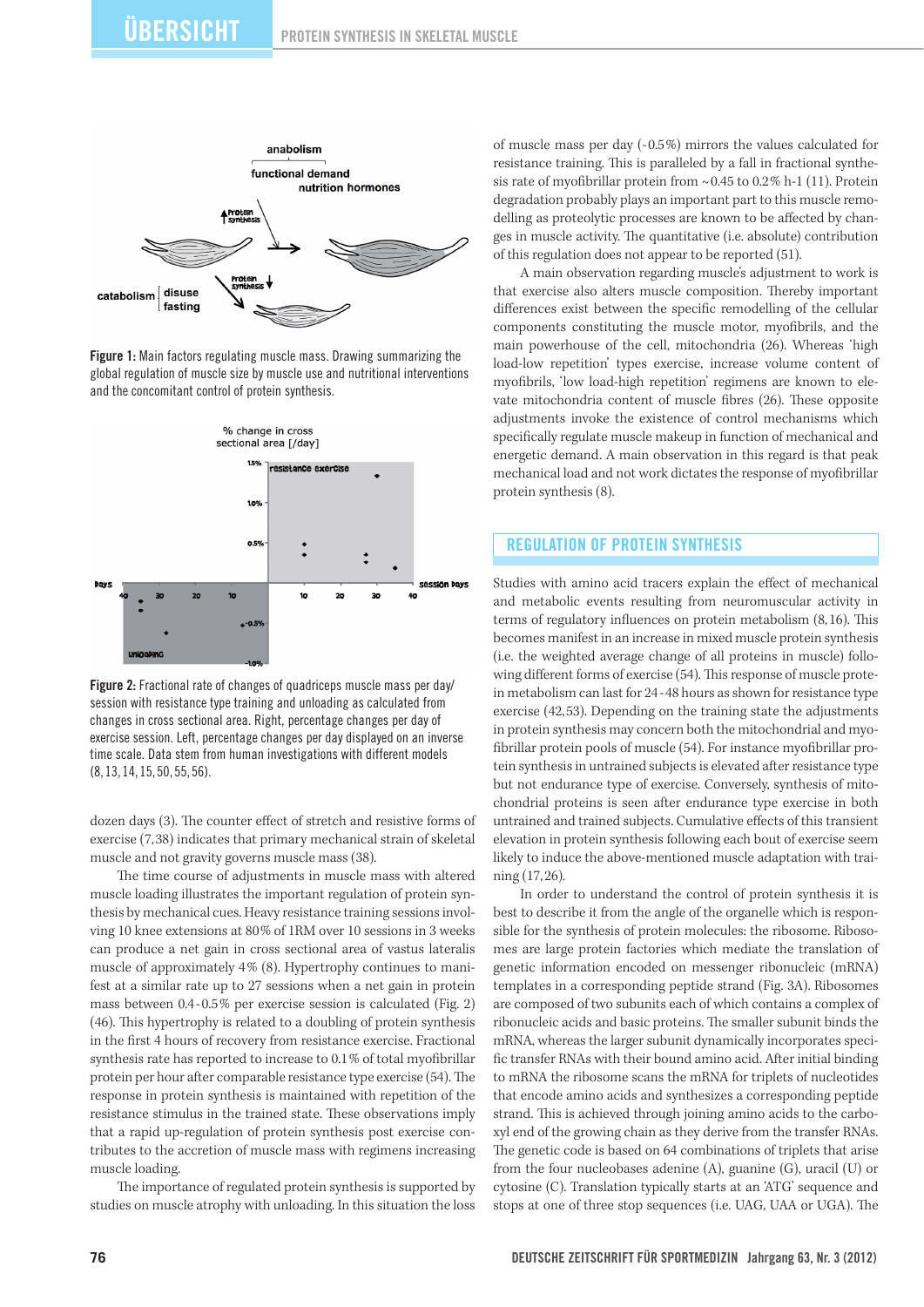

#### Figure 3A

Figure 3A and 3B: Composition and regulation of the ribosomal translation machinery. A) Sketch visualizing the small and large subunit of a ribosome, with the incorporated transfer RNA (tRNA, clover-like structure) with its bound amino acid. The translation of genetic information encoded in a messenger ribonucleic acid (mRNA) into a corresponding peptide strand is schematically depicted. See text fro more details. B) Drawing visualizing the main pathways integrating physiological cues into regulation of ribosomal activity. Mammalian target of rapamycin (mTOR) evolves a central hub for the integration of mechanical loading, essential amino acids and insulin. Equally mTOR is target to inhibition via an AMPK mediated mechanism. Downstream phosphorylation of accessory factors such as p70S6K mediated phosphorylation of the activator protein S6, and phosphorylation of the inhibitor 4EBP1, initiate protein translation.

activity of the ribosome is subtly regulated by a number of accessory factors that promote or inhibit translation initiation (Fig. 3B).

#### Nutritional requirements

While resistance exercise enhances muscle protein synthesis, the net protein balance remains negative (i.e. catabolic) in the absence of food intake (50). In fact, skeletal muscle protein synthesis is regulated by a number of dietary factors, including essential amino acids (31, 40). Thereby amino acids and the branched-chain amino acid leucine in particular, constitute the main active ingredient (4, 55). In this regard, it is important to emphasize that the availability of amino acids up-regulates muscle protein synthesis (11). This effect - for which anatomical endpoints are not defined - has been related to the presence of essential amino acids valine, leucine, and phenylalanine but not nonessential amino acids serine, alanine, or proline.

In consequence nutritional measures are increasingly important to avoid a negative nitrogen balance in clinical situation such as inactivity, injury, aging and disease which enhance catabolic drive (2, 6, 10).

Based on culture studies deprivation of even a single essential amino acid is expected to causes a decrease in the synthesis of essentially all cellular proteins through an inhibition of the initiation phase of mRNA translation (29). The explicit influence of the lack in a single amino acid for protein synthesis in exercised skeletal muscle has to the best of our knowledge not been assessed. Based on supplementation studies, it is known however, that the ingestion of a high-quality protein meal (25 - 30 g of protein per meal) maximally stimulates muscle protein



Figure 3B

synthesis in both young and older individuals (39). This points out that amino acid intake and physical activity act synergistically to counteract the decline in muscle protein synthesis with age (36).

### Molecular pathways of protein synthesis

In the past 15 years molecular mechanisms have been identified which explain mechano- and amino acid-regulated protein synthesis in mammalian cells (27). A central theme of these cellular responses is that they integrate extra-cellular stimuli through coupled biochemical processes which perpetuate the post-translational modification of protein phosphorylation (16). Regarding the control of ribosomal activity by these signalling cascades a key role has been assigned to phosphorylation of the ribosomal S6 protein and the translational repressor, eukaryotic initiation factor 4E binding protein 1 (4EBP1) (1,31). S6 phosphorylation is carried out by the 70-kDa ribosomal protein S6 kinase (p70S6K). This modification is particularly important for the translation of mRNAs containing a 5'-terminal oligopyrimidine motif, many of which encode proteins involved in mRNA translation (29). By contrast, phosphorylation of 4EBP-1 relieves the translation factor eIF4E from inhibition allowing the activation of the ribosome (1). Together, p70S6K and 4EBP1 coordinate the behaviour of both eukaryotic initiation factors and the ribosome (47). For instance the fall in muscle protein synthesis during muscle work is probably been related to reduced phosphorylation of 4EBP1 (31). Accordingly, p70S6K activity is robustly induced after phosphorylation of regulatory sites Thr389, pS411 and Thr421/Ser424 during the acute response to stressful resistance exercise in men (13,30) in relation to training volume (49) and gains in muscle mass (48). Thus the measurement of p70S6K phosphorylation allows conclusions about the degree of activation of protein synthesis.

p70S6K and 4EBP-1 situate distal to the phosphotransferase mammalian target of rapamycin (mTOR) (1,31). This enzyme is central for the integration of various effects, including those of exercise, hormones and nutritional strategies (14). The activity of mTOR is acutely blunted during exercise by a mechanism that in the heart involves the sensor of energy charge, AMP-dependent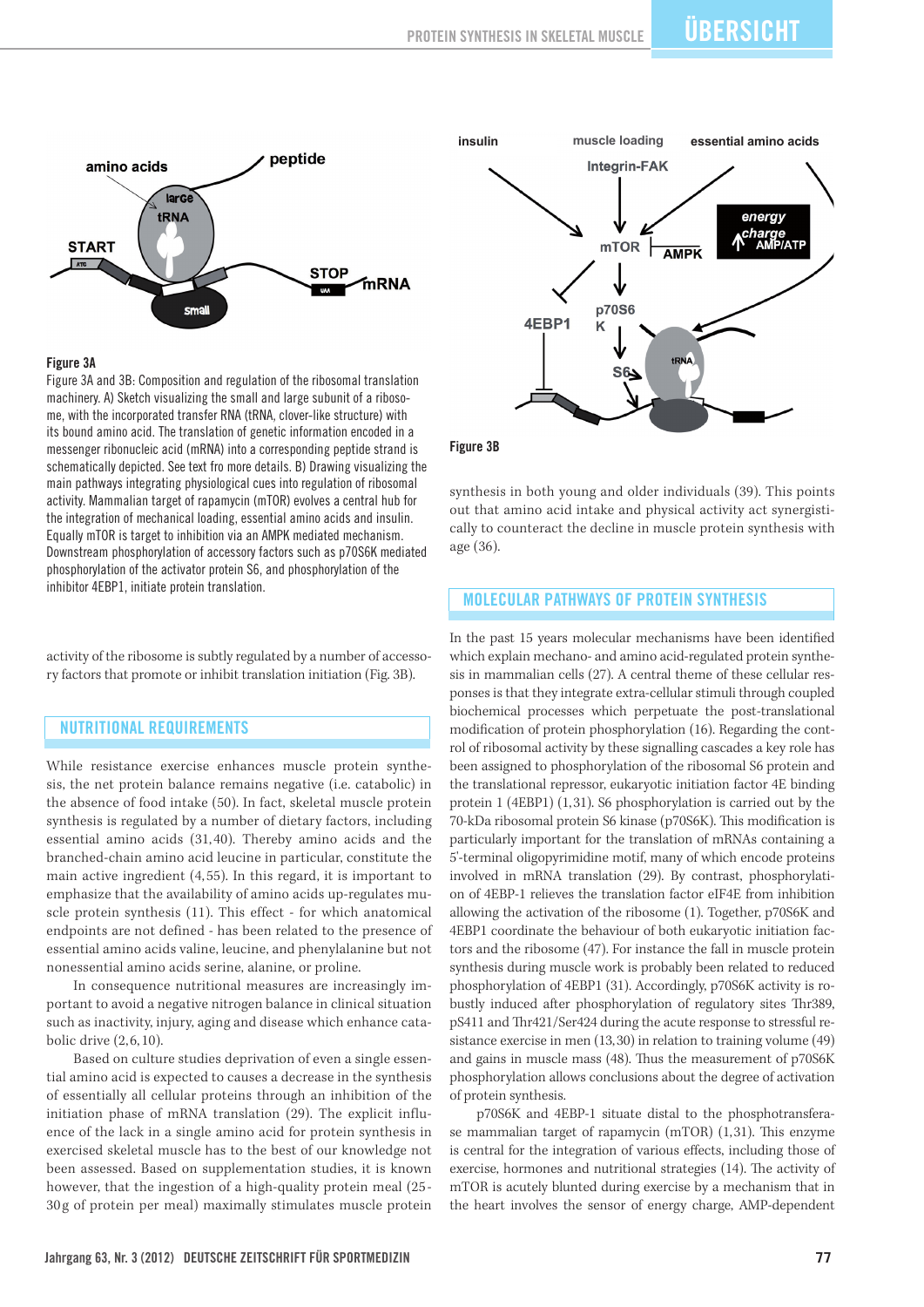

Figure 4: Endurance exercise shifts gene expression towards a slow oxidative phenotype. Bar graph visualizing the mean fold differences between in mRNA levels between untrained and endurance trained subjects for main factors of the mobilization and oxidation of fatty acids and the regulation of muscle contractile structure (myogenesis). The line of identity is given. Asterisk indicates a significant training effect. Data were calculated from Schmitt et al. (2003) and Schmutz et al. (2010). Thus endurance exercise alters the 'blueprint' for protein translation. Abbreviations: LPL, lipoprotein lipase; H-FABP, heart fatty acid binding protein; HSL, hormone sensitive lipase; COX1, subunit 1 of mitochondrial cytochrome c oxidase; COX4, subunit 4 of mitochondrial cytochrome c oxidase; Fu, fumarase; SDH, succinate dehydrogenase; NADH6, NADH dehydrogenase 6; MHCI, type I (i.e. slow) slow myosin heavy chain; MHCIIA, MHCIIB, MHCIIX, different fast types myosin heavy chain.

protein kinase (AMPK) (56). Correspondingly, protein synthesis is inhibited thus enhancing amino acid availability for energy metabolism (14). During recovery from exercise this inhibition is suppressed. In this regard it is important to note that insulin signalling via AKT to mTOR and downstream muscle protein synthesis, as identified in small animals, is not necessarily associated with muscle protein synthesis during feeding, exercise, and immobilization in humans (32). The study of the activation of the mTOR/p70S6K signalling pathway alone provides insight into the specificity and temporal sequence of muscle plasticity in different species.

Regarding the regulation of muscle hypertrophy in response to resistance training the integrin-associated focal adhesion kinase (FAK) meet the requirements of mechano-dependent ribosome regulation. FAK is part of sarcolemmal focal adhesion complexes (costameres) involved in force transmission between muscle fibres and the initiation of mechanical signal transduction towards activation of the ribosomal p70S6K by muscle loading (23,30). The connection of FAK to acute regulation of ribosomal activity is established through the FAK-dependent promotion of p70S6K activation after muscle loading (30) and increased FAK activation status after resistance training (54). In this regard it is important to note that the phosphorylation of the downstream target of FAK, c-jun N-terminal kinase (JNK) (18,28) in skeletal muscle is quantitatively related to muscle tension (33).

## SPECIFICITY OF REGULATION

The assessment of the acute effects of exercise reveals important information on the specific control of protein synthesis in skeletal muscle. Firstly, it is striking that protein synthesis is depressed during intense exercise before it rises again during the recovery phase from a workout (31,42). This possibly reflects the energetic requirements of protein synthesis which are not met during intense muscle work. In rodent muscle this is supported by the implication of AMPK in the inhibition of mTOR and downstream protein synthesis with endurance exercise (1) (Fig. 3B). The degree to which such a mechanism is involved in the modulation of muscle's response to endurance and resistance type training in non idealized situation in

men where type and duration of exercise, and diet are not specifically controlled, is not established.

In this regard it is important to consider that that the spectrum of proteins being synthesized after exercise is refined after a repeated impact with training. For instance, in untrained subjects the synthesis rate of mitochondrial proteins is elevated after both resistance and endurance type exercise (54). After training for resistance or endurance, however, up-regulated synthesis of mitochondrial proteins is confined to endurance exercise. A definite explanation of this observation is not readily available. Probably it is related to increased amounts of mitochondrial gene transcripts after endurance training (44) because these serve as templates for protein translation. Gene profiling studies point out that altered transcript expression with endurance training on a bicycle involves the down-regulation of messages for the main myofibrillar components of fast type muscle fibres (Fig. 4). Transcript profiling also identifies a marked reduction in the expression of mitochondrial factors in quadriceps muscle during recovery from eccentric vs. concentric type bicycle exercise at matched power output (20). The lengthening of contracting muscle during the eccentric but not concentric type bicycle exercise implies the important role of mechanical factors for muscle's expression response to exercise. This relates to the well understood influence of 'muscle stretch' for myofibrillar protein deposition (34). These findings highlight a potentially important relation of mRNA expression and the protein synthetic response of exercised muscle (5). The findings support the hypothesis that quantitative changes in expressed genes define the set of transcripts that can be translated by the ribosome.

In line with this suggestion, exercise-induced myogenesis is now implied in the recovery of muscle mass during rehabilitation (32). This possibly reflects the replenishment of synthetic capacity for the production of encoded proteins.

#### Protein turnover

A common observation with endurance type training on a bicycle is the maintained increase in protein turnover of mitochondria despite a flattening of the net response in muscle mass or com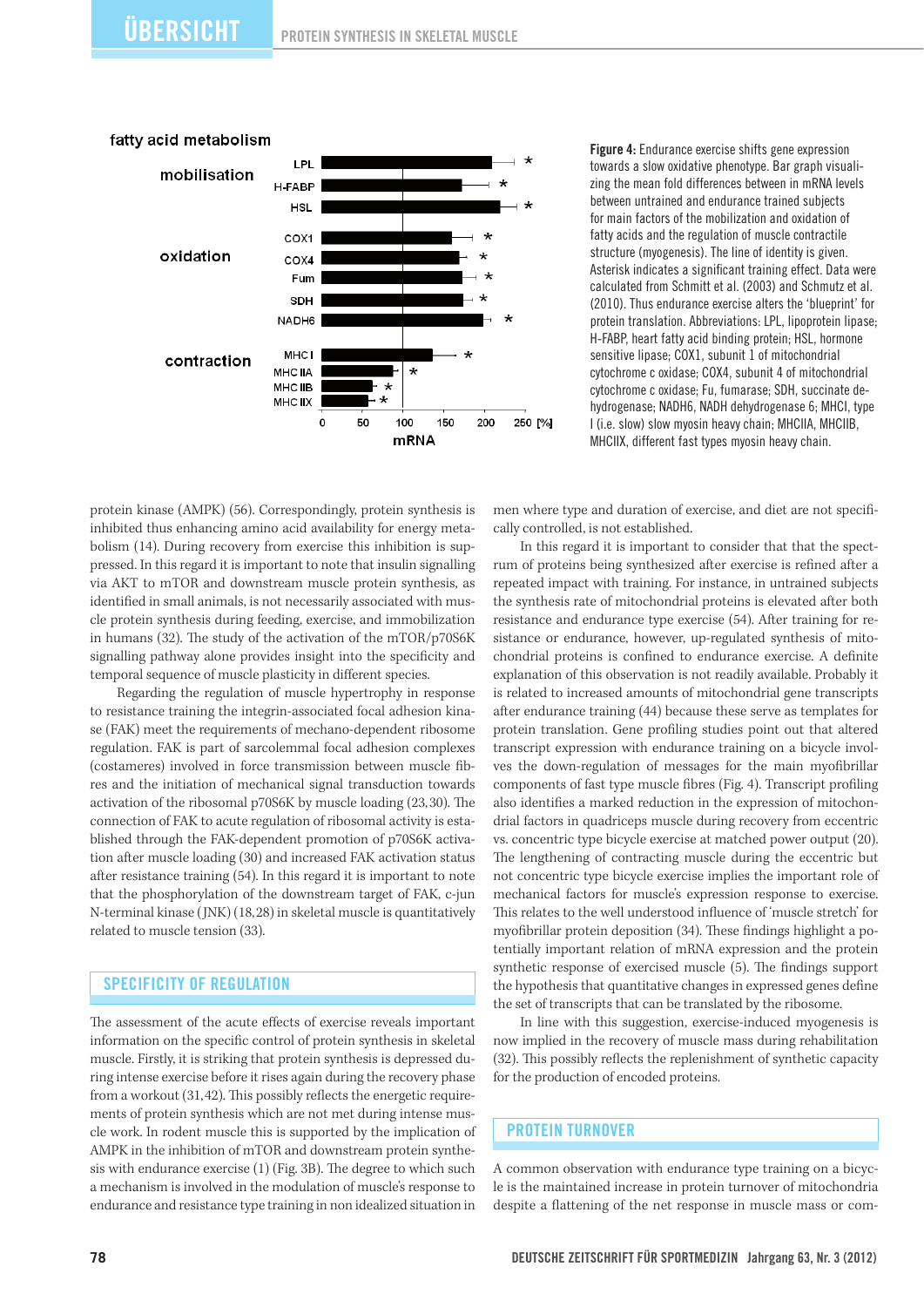position (17). The underlying mechanisms are not understood but likely reflect a concomitant increase in protein synthesis and breakdown in frequently recruited muscle fibres. This possibly reflects wear-and-tear of molecules that necessitates replacement to rebuild destroyed biological structures (9). The liberated amino acid could therefore also serve metabolic purposes such as suspected from the historic experiments of Liebig (14, 41, 42). Balanced increases in anabolic and catabolic processes could explain why muscle mass remains unchanged after endurance training despite the increased synthesis of myofibrillar and mitochondrial proteins. Similar relationships are expected for load bearing exercise from the observation that hypertrophy of muscle fibres with downhill skiing is inversely related to fibre cross sectional area the before the intervention (21).

A mechanistic understanding of the underlying processes is not available. In this regard, observations on the effects of muscle loading on mechano-sensitive FAK are of interest. FAK has been shown to amplify the effects of muscle loading on gene expression (15). Under normal loading increased amount of FAK has been shown to promote the expression of both, protein translation and degradation factors (15). This role relates to the enhanced presence of FAK with the sarcolemma of muscle fibre types which demonstrate elevated protein turnover and expression of ribosomal subunits due to frequent recruitment for contraction (25,35). This notion is in line with reduced activation of FAK in the situation of muscle unloading (24). Thus quantitative changes in this upstream signal regulator would offer an explanation for elevated protein turnover with sustained increases in muscle recruitment.

#### **CONCLUSIONS**

The review of the literature underscores that protein synthesis is pronouncedly regulated by mechanical load, energy charge and supplementation of essential amino acids. Differential sensitivity of the ribosomal translation capacity for contractile and mitochondrial factors allows controlling macroscopic effects by tailored exercise interventions. A number of molecular concepts offer to maximize the therapeutic effects of exercise interventions although relevant aspects of molecular fine tuning are insufficiently understood.

#### **Thanks**

The financial support of the Région Rhône-Alpes (France), the Swiss National Science Foundation and the EU FP7 grant Myoage (contract No:223576) is acknowledged.

#### **LITERATURE**

- 1. Atherton PJ, Babraj JA, Smith K, Singh J, Rennie MJ, Wackerha-GE H: Selective activation of AMPK-PGC-1 $\alpha$  or PKB-TSC2-mTOR signaling can explain specific adaptive responses to endurance or resistance training-like electrical muscle stimulation. FASEB J 19 (2005) 786-788.
- 2. Baracos VE: Regulation of skeletal-muscle-protein turnover in cancerassociated cachexia. Nutrition 16 (2000) 1015-1018. doi:10.1016/S0899- 9007(00)00407-X.
- 3. Belavý DL, Miokovic T, Armbrecht G, Richardson CA, Rittwe-GER J, FELSENBERG D: Differential atrophy of the lower-limb musculature during prolonged bed-rest. Eur J Appl Physiol 107 (2009) 489-499. doi:10.1007/s00421-009-1136-0.
- BIOLO G, TIPTON KD, KLEIN S, WOLFE RR: An abundant supply of amino acids enhances the metabolic effect of exercise on muscle protein. Am J Physiol 273 (1997) E122-E129.
- 5. Bolster DR, Kimball SR, Jefferson LS: Translational control mechanisms modulate skeletal muscle gene expression during hypertrophy. Exerc Sport Sci Rev 31 (2003) 111-116. doi:10.1097/00003677- 200307000-00002.
- 6. Bonanni A, Mannucci I, Verzola D, Sofia A, Saffioti S, Gianetta E, Garibotto G: Protein-energy wasting and mortality in chronic kidney disease. Int J Environ Res Public Health 8 (2011) 1631-1654. doi:10.3390/ijerph8051631.
	- 7. Brooks N, Cloutier GJ, Cadena SM, Layne JE, Nelsen CA, Freed AM, ROUBENOFF R, CASTANEDA-SCEPPA C: Resistance training and timed essential amino acids protect against the loss of muscle mass and strength during 28 days of bed rest and energy deficit. J Appl Physiol 105 (2008) 241-248. doi:10.1152/japplphysiol.01346.2007.
- 8. Burd NA, West DWD, Staples AW, Atherton PJ, Baker JM, Moore DR, Holwerda AM, Parise G, Rennie MJ, Baker SK, Phillips SM: Low-Load High Volume Resistance Exercise Stimulates Muscle Protein Synthesis More Than High-Load Low Volume Resistance Exercise in Young Men. PLoS ONE 5 (2010) e12033. doi:10.1371/journal.pone.0012033.
- 9. CHABRIA M, HERTIG S, SMITH ML, VOGEL V: Stretching fibronectin fibres disrupts binding of bacterial adhesins by physically destroying an epitope. Nat Commun 1 (2010) 135. doi:10.1038/ncomms1135.
- 10. Cooney RN, Kimball SR, Vary TC: Regulation of skeletal muscle protein turnover during sepsis: mechanisms and mediators. Shock 7 (1997) 1-16. doi:10.1097/00024382-199701000-00001.
- 11. de Boer MD, Selby A, Atherton P, Smith K, Seynnes OR, Maganaris CN, Maffulli N, Movin T, Narici MV, Rennie MJJ: The temporal responses of protein synthesis, gene expression and cell signalling in human quadriceps muscle and patellar tendon to disuse. J Physiol 585 (2007) 241-251. doi:10.1113/jphysiol.2007.142828.
- 12. de Boer MD, Seynnes OR, di Prampero PE, Pisot R, Mekjavic IB, Biolo G, Narici MV: Effect of 5 weeks horizontal bed rest on human muscle thickness and architecture of weight bearing and non-weight bearing muscles. Eur J Appl Physiol 104 (2008) 401-407. doi:10.1007/ s00421-008-0703-0.
- 13. Deldicque L, Atherton P, Patel R, Theisen D, Nielens H, Rennie MJ, Francaux M: Decrease in Akt/PKB signalling in human skeletal muscle by resistance exercise. Eur J Appl Physiol 104 (2008) 57-65. doi:10.1007/s00421-008-0786-7.
- 14. DELDICQUE L, THEISEN D, FRANCAUX M: Regulation of mTOR by amino acids and resistance exercise in skeletal muscle. Eur J Appl Physiol 94 (2005) 1-10. doi:10.1007/s00421-004-1255-6.
- 15. Durieux AC, D'Antona G, Desplanches D, Freyssenet D, Klossner S, Bottinelli R, Fluck M: Focal adhesion kinase is a load-dependent governor of the slow contractile and oxidative muscle phenotype. J Physiol 587 (2009) 3703-3717. doi:10.1113/jphysiol.2009.171355.
- 16. EDGERTON VR, ROY RR: Regulation of skeletal muscle fiber size, shape and function. J Biomech 24 (Suppl 1) (1991) 123-133. doi:10.1016/0021- 9290(91)90383-X.
- 17. Fluck M: Molekularbiologische Grundlagen der Konditionierung von muskulärem Leistungsvermögen und Fitness. Schweizerische Zeitschrift für Sportmedizin und Sporttraumatologie 2 (2006) 43-49.
- 18. Fluck M, Carson JA, Gordon SE, Ziemiecki A, Booth FW: Focal adhesion proteins FAK and paxillin increase in hypertrophied skeletal muscle. Am J Physiol 277 (1999) C152-C162.
- FLUECK M: Myocellular limitations of human performance and their modification through genome-dependent responses at altitude. Exp Physiol 95 (2010) 451-462. doi:10.1113/expphysiol.2009.047605.
- 20. FLUECK M: Tuning of mitochondrial pathways by muscle work: from triggers to sensors and expression signatures. Appl Physiol Nutr Metab 34 (2009) 447-453. doi:10.1139/H09-034.
- 21. Flueck M, Eyeang-Bekale N, Heraud A, Girard A, Gimpl M, Seynnes OR, Rittweger J, Niebauer J, Mueller E, Narici M: Loadsensitive adhesion factor expression in the elderly with skiing: relation to fiber type and muscle strength. Scand J Med Sci Sports 21(Suppl 1) (2011) 29-38. doi:10.1111/j.1600-0838.2011.01339.x.